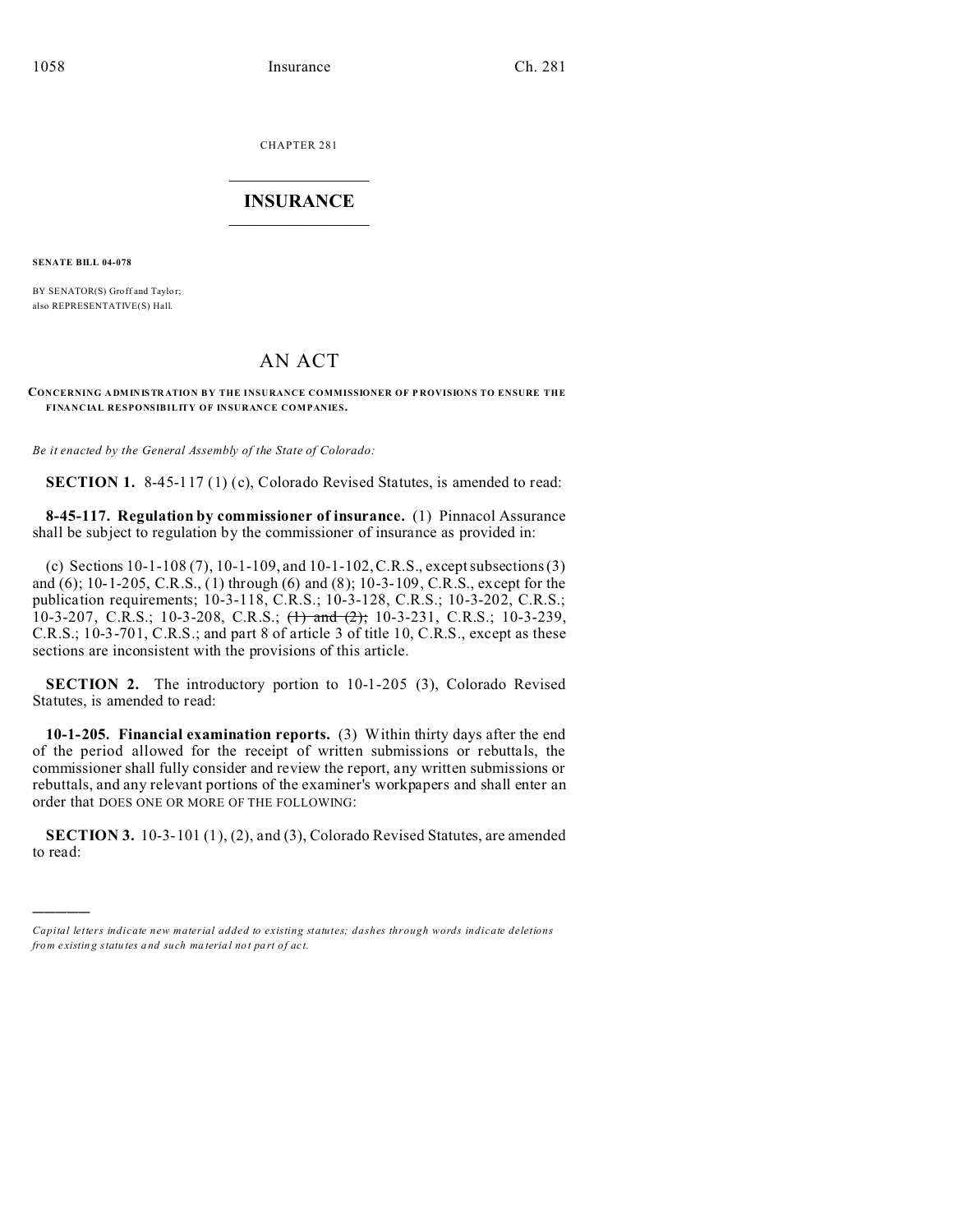## Ch. 281 Insurance 1059

**10-3-101. Formation of insurance companies.** (1) Whenever any number of persons associate to form an insurance company for any of the purposes named in section 10-3-102, they shall submit articles of incorporation which shall be issued in triplicate, to the commissioner and attorney general for examination. After being approved by them THE COMMISSIONER AND THE ATTORNEY GENERAL, the said articles shall be filed and recorded in the office of THE secretary of state, who shall issue a certificate of incorporation. A copy of such articles, certified by the secretary of state, shall be filed with the commissioner. ANY FILINGS MADE PURSUANT TO THIS SUBSECTION (1) MAY BE IN AN ELECTRONIC FORMAT.

(2) When not less than the amount required by section 10-3-201 has been paid in by the incorporators and deposited with the commissioner, as provided for in this title (except part 7 of article 4 and article 15), article 7 of title 12, and article 14 of title 24, C.R.S., the commissioner shall cause an examination to be made either by himself THE COMMISSIONER or some disinterested person especially appointed by him THE COMMISSIONER for the purpose, who shall certify that said provisions have been complied with by said company, as far as applicable thereto. Such certificate shall be filed in the office of the commissioner, who shall thereupon deliver to such company a certified copy thereof, which, together with a copy of the articles of incorporation, shall be filed in the office of the recorder of deeds of the county wherein the company is to be located, before the authority to commence business is granted. ANY FILINGS REQUIRED TO BE MADE WITH THE COMMISSIONER PURSUANT TO THIS SUBSECTION (2) MAY BE IN AN ELECTRONIC FORMAT.

(3) Whenever any such corporation thereafter desires to amend its articles of incorporation, it shall file its certificate of amendment with the commissioner before filing the same with the secretary of state, and if the commissioner, with the advice of the attorney general, finds the same to be legally adopted and in due legal form and not in conflict with the provisions of law governing such companies, then and not otherwise such certificate of amendment shall be filed with the secretary of state. FILINGS REQUIRED PURSUANT TO THIS SUBSECTION (3) MAY BE IN AN ELECTRONIC FORMAT.

**SECTION 4.** 10-3-107 (1) and (1.5) (b), Colorado Revised Statutes, are amended to read:

**10-3-107. Appointment of registered agent - commissioner agent for service of process.** (1) Except pursuant to the provisions of article 5 of this title, no foreign insurance company, directly or indirectly, shall issue policies, take risks, or transact business in this state until it has first appointed, in writing, the commissioner to be the true and lawful attorney of such company in and for this state, upon whom all lawful process in any action or proceeding against the company may be served with the same effect as if the company existed in this state. Such power of attorney shall stipulate and agree, upon the part of the company, that any lawful process against the company which THAT is served on said attorney, or in his THE COMMISSIONER's absence any employee in charge of his THE COMMISSIONER's office, shall be of the same legal force and validity as if served on the company, and that the authority shall continue in force so long as any liability remains outstanding against the company in this state. A certificate of such appointment, duly certified and authenticated, shall be filed in the office of the commissioner, and copies certified by him THE COMMISSIONER shall be deemed sufficient evidence, and service upon such attorney shall be deemed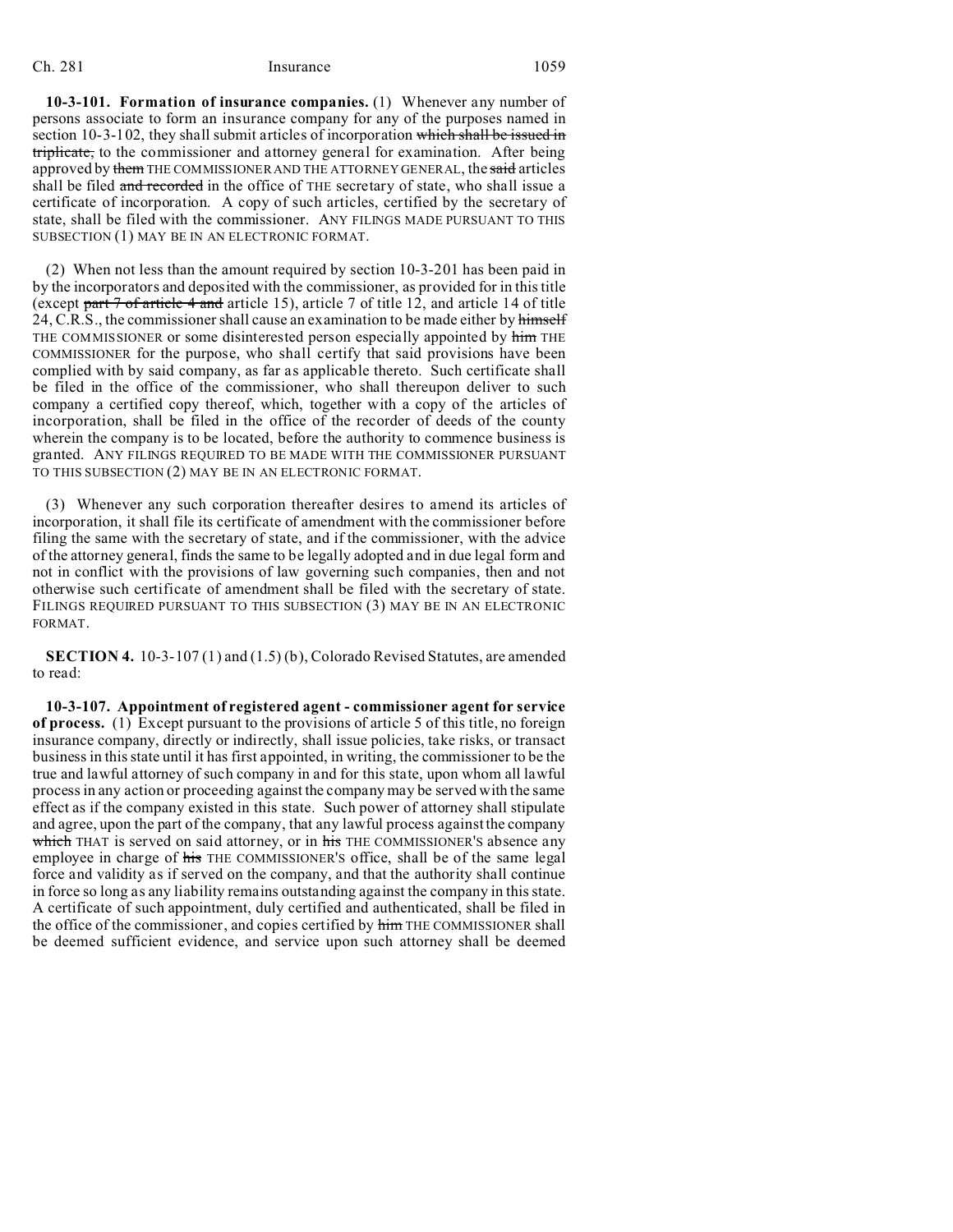1060 Insurance Ch. 281

sufficient service upon the principal. THE CERTIFICATE OF APPOINTMENT MAY BE FILED IN AN ELECTRONIC FORMAT.

(1.5) (b) Each insurance company maintaining a home office or regional home office in this state shall file with the commissioner the name of a person designated to receive service of process. The commissioner shall maintain a list of any person PERSONS so designated and shall make information from such list available to any person upon request. Each company must report any change in the name of the person designated to receive service of process to the commissioner within ten days of AFTER making such change. THE INFORMATION REQUIRED TO BE FILED WITH THE COMMISSIONER PURSUANT TO THIS SUBSECTION (1.5) MAY BE FILED IN AN ELECTRONIC FORMAT.

**SECTION 5.** 10-3-108, Colorado Revised Statutes, is amended to read:

**10-3-108. File duly certified copy of charter - fees.** Except pursuant to the provisions of article 5 of this title, no foreign insurance company shall transact any business in this state unless it shall first file FILES in the office of the commissioner a duly certified copy of its charter, or articles of incorporation, or deed of settlement, together with a statement, under oath, of the president and secretary, or other chief officers of such company, showing the condition of affairs of such company on the thirty-first day of December next preceding the date of such oath. The statement shall be in the same form and shall set forth the same particulars as the annual statement required by this title (except part  $7 \text{ of article } 4$  and article 15), article 7 of title 12, and article 14 of title 24, C.R.S. After filing its articles of incorporation or charter with the secretary of state, no insurance company shall be required to file its annual report or any other instrument, except amendments to said articles of incorporation or charter, in the office of the secretary of state or to pay to the secretary of state an annual corporation tax. THE FILINGS REQUIRED PURSUANT TO THIS SECTION MAY BE MADE IN AN ELECTRONIC FORMAT.

**SECTION 6.** 10-3-109 (1), Colorado Revised Statutes, is amended to read:

**10-3-109. Reports, statements, assessments, and maintenance of records publication - penalties for late filing, late payment, or failure to maintain.** (1) Every insurance company doing business in this state, on or before the first day of March in each year, shall render SUBMIT to the commissioner a report, signed and sworn to CERTIFIED by its chief officers, of its condition on the preceding thirty-first day of December, which shall include a detailed statement of assets and liabilities, the amount and character of its business transacted, and moneys received and expended during the year, and any further details of expenditures, and such other information, to be included in the report or supplementary thereto, which AS the commissioner deems necessary. A synopsis of such statement, together with the commissioner's certificate of authority to transact business in this state, shall be published in some newspaper of general circulation, published at the state capital, for at least four insertions. Such publication shall be made within thirty days after such certificate of authority is issued, and a copy of the paper containing such publication shall be filed in the office of the commissioner. The commissioner shall revoke and refuse to reissue the certificate of authority of any insurance company failing or refusing to furnish the reports or other information requested by the commissioner as provided in this section. THE REPORT REQUIRED PURSUANT TO THIS SUBSECTION (1)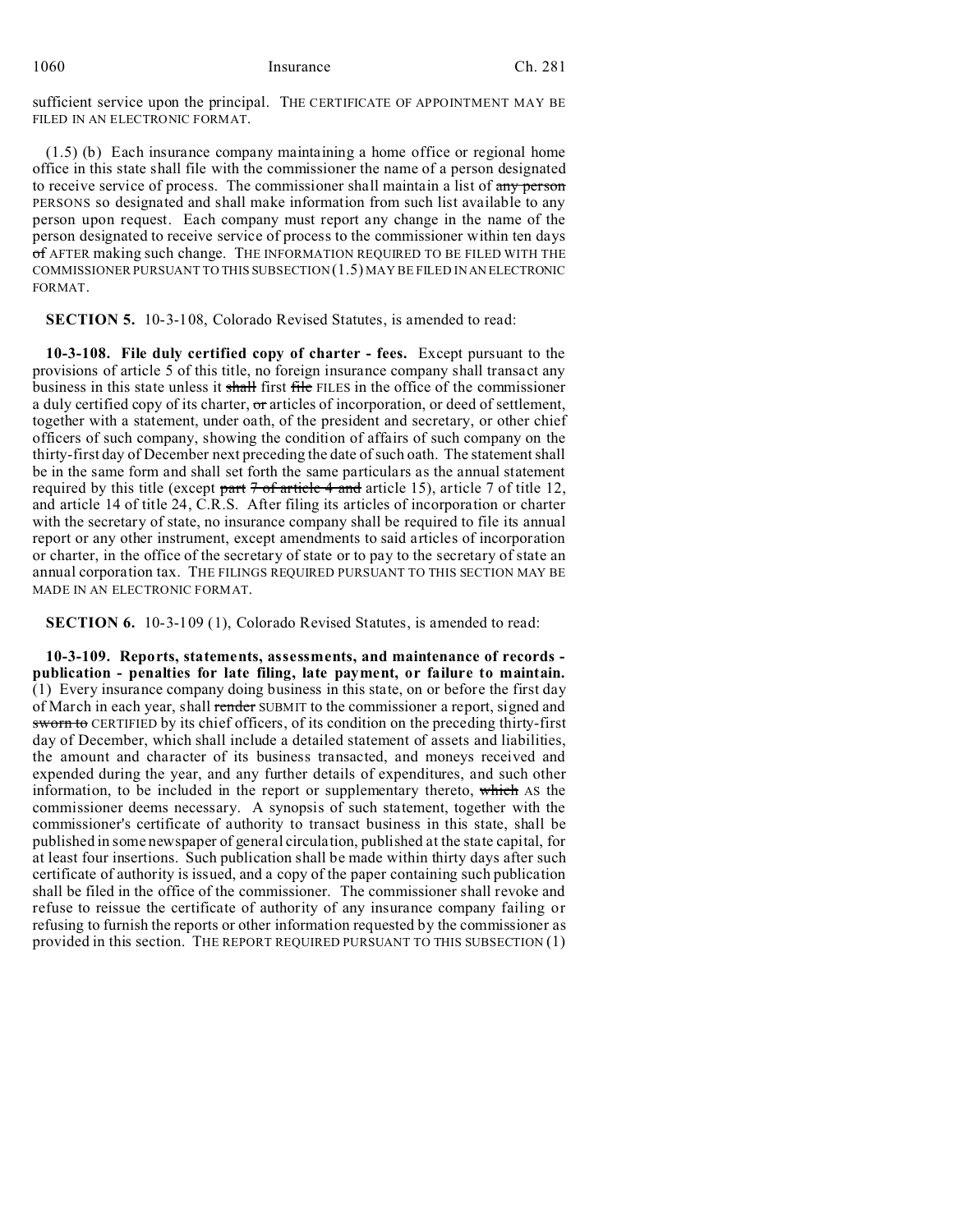MAY BE FILED IN AN ELECTRONIC FORMAT.

**SECTION 7.** 10-3-202, Colorado Revised Statutes, is amended to read:

**10-3-202. Surplus ascertained - disposition of.** Surplus of domestic insurance companies shall be ascertained by offsetting as a liability against the company's admitted assets the par value of its outstanding capital stock, if any, its reserve liability, and its current obligations of every kind. The excess of said admitted assets over said liabilities shall be the company's surplus. No commission, collection fee, or compensation conditioned upon the payment of an uncollected, deferred, or future premium shall be a liability. No bonus coupon or dividend payable or deductible under a policy of insurance or annuity or other contract and conditioned upon the payment of an uncollected, deferred, or future premium shall be deemed a liability except the present worth of the amount that such bonus, coupon, or dividend exceeds the expense loading of the premium to which it relates. Surplus of domestic stock insurance companies belongs to their stockholders, and such part of the surplus may be apportioned or paid to policyholders, beneficiaries, and annuity and supplementary contract holders as the companies may from time to time determine.

**SECTION 8.** 10-3-210 (1) (a), (1) (b), (1) (c), and (2) (f), Colorado Revised Statutes, are amended to read:

**10-3-210. Deposit and safekeeping of securities.** (1) (a)  $\text{H}$ ) The commissioner shall give receipts for all securities deposited with the commissioner, as required or permitted by law, to the company depositing them.

(II) It is the duty of the commissioner, upon the receipt of securities from any company, to forthwith deposit such securities, in the presence of the authorized agent of the company, in a strong iron box which requires two distinct and different keys to unlock it, one key to be kept by the commissioner and the other by the company. The box shall not be opened except in the presence of the commissioner and the authorized agent of the company.

(b) If the company depositing securities in accordance with paragraph (a) of this subsection (1) is adjudged insolvent,  $\sigma r$  is dissolved, any court of competent jurisdiction may make and enforce the necessary orders to place such securities, or any part of them, at the sole disposal of the court or the commissioner SUCH DEPOSIT SHALL BE RELEASED ONLY UPON THE ENTRY OF AN ORDER OF A COURT ACTING IN ACCORDANCE WITH THE PROVISIONS OF PART 5 OF THIS ARTICLE. IF A COMPANY THAT HAS NOT BEEN ADJUDGED INSOLVENT ELECTS TO DISSOLVE, THE COMMISSIONER MAY RELEASE SECURITIES UNDER JOINT CONTROL UPON A SHOWING BY THE INSURANCE COMPANY SATISFACTORY TO THE COMMISSIONERTHAT ALL DEBTS, OBLIGATIONS, AND LIABILITIES OF THE INSURANCE COMPANY HAVE BEEN PAID AND DISCHARGED, OR ADEQUATE PROVISIONS FOR PAYMENT AND DISCHARGE HAVE BEEN MADE, AND UPON RETURN OF THE COMPANY'S CERTIFICATE OF AUTHORITY TO THE COMMISSIONER.

(c) The boxes used for deposit of securities pursuant to paragraph (a) of this subsection (1) shall be in the vault of a trust company, safe deposit company, or bank in the city and county of Denver, to be selected by the commissioner and the insurance companies shall pay the several fees for such boxes.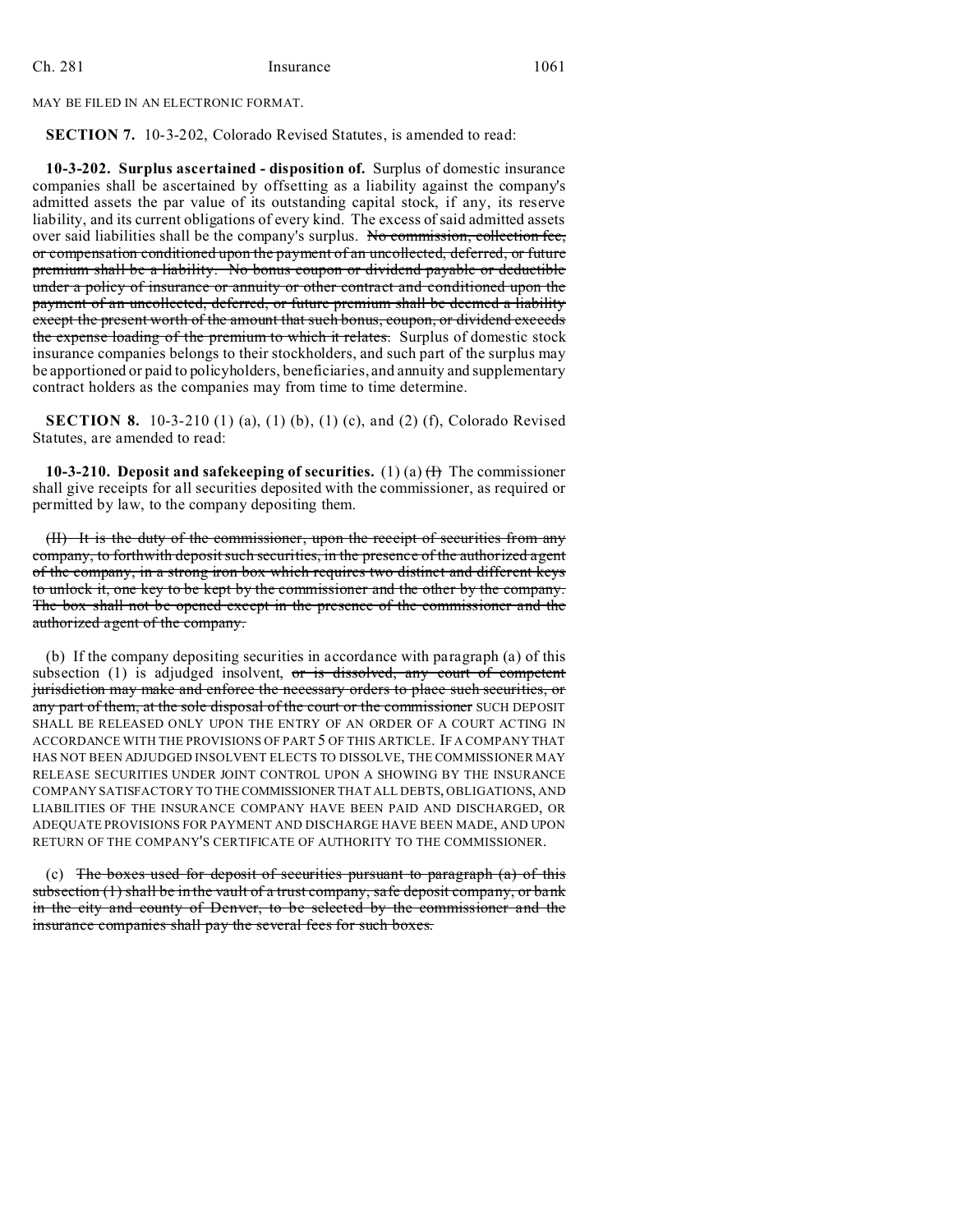1062 Insurance Ch. 281

(2) (f) If the company depositing securities in accordance with paragraph (a) of this subsection  $(2)$  is adjudged insolvent, or is dissolved, any court of competent jurisdiction may make and enforce the necessary orders to place such securities, or any part of them, at the sole disposal of the court or the commissioner SUCH DEPOSIT SHALL BE RELEASED ONLY UPON THE ENTRY OF AN ORDER OF A COURT ACTING IN ACCORDANCE WITH THE PROVISIONS OF PART 5 OF THIS ARTICLE. IF A COMPANY THAT HAS NOT BEEN ADJUDGED INSOLVENT ELECTS TO DISSOLVE, THE COMMISSIONER MAY RELEASE SECURITIES UNDER JOINT CONTROL UPON A SHOWING SATISFACTORY TO THE COMMISSIONER THAT ALL DEBTS, OBLIGATIONS, AND LIABILITIES OF THE INSURANCE COMPANY HAVE BEEN PAID AND DISCHARGED, OR ADEQUATE PROVISIONS FOR PAYMENT AND DISCHARGE HAVE BEEN MADE, AND UPON RETURN OF THE COMPANY'S CERTIFICATE OF AUTHORITY TO THE COMMISSIONER.

**SECTION 9.** 10-3-211, Colorado Revised Statutes, is amended to read:

**10-3-211. Deposit only admitted assets.** (1) Deposits made with the commissioner as permitted or required by law shall be only those admitted assets of the company which THAT are securities eligible for the purpose of a deposit, as provided in section 10-3-235 (1) or (2). The company may deposit, withdraw, exchange, or substitute any security at any time if the total amount of securities remaining on deposit is no less than required by law.

(2) When a domestic insurance company reinsures all of its business in another company, the securities deposited by the reinsured company with the commissioner, or the division of insurance, subject to any existing liens against and restrictions upon them, may be assigned or transferred to the reinsuring company, and the latter company shall thereupon acquire all the right, title, and interest of the reinsured company in and to such securities and shall be entitled to all the rights, benefits, and privileges of the reinsured company pertaining thereto. If a domestic company, having securities on deposit with the commissioner, reinsures all of its business, such securities may only be withdrawn, through an order of a court of competent jurisdiction, except for the purpose of exchange or substitution, except that, in the case of domestic fire or casualty insurance companies, the company, upon ceasing to do further business, shall be permitted to withdraw the securities so deposited by filing a certified statement with the commissioner: That the company has ceased doing business and desires to surrender its charter; that all of its business has been reinsured in a company qualified to do such business in the state of Colorado; that all known debts or liabilities of the company have been paid UPON A SHOWING SATISFACTORY TO THE COMMISSIONER THAT ALL DEBTS, OBLIGATIONS, AND LIABILITIES OF THE INSURANCE COMPANY HAVE BEEN PAID AND DISCHARGED, OR ADEQUATE PROVISIONS FOR PAYMENT AND DISCHARGE HAVE BEEN MADE, AND UPON RETURN OF THE COMPANY'S CERTIFICATE OF AUTHORITY TO THE COMMISSIONER.

(3) The certificate shall be signed by each of the directors of the domestic insurance company and shall be sworn to. Thereupon the commissioner shall cause to be published once each month for five successive months, in a newspaper of general circulation published in the county where the home office of such domestic insurance company is located, a notice stating in substance that said domestic insurance company has ceased doing business, and has reinsured its business, and desires to withdraw the securities on deposit with the commissioner, and such notice shall further state that any persons having any claim against the company or having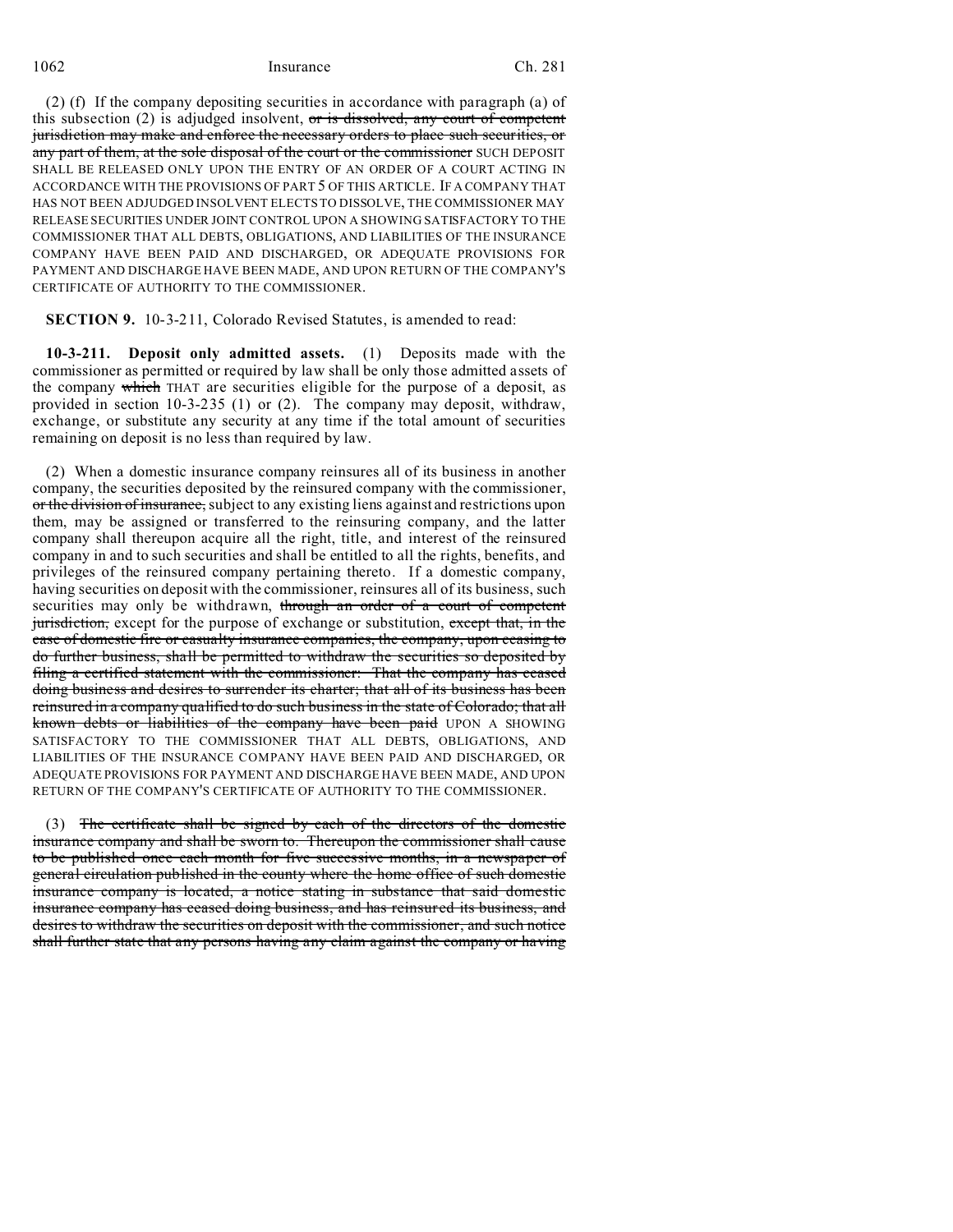## Ch. 281 Insurance 1063

any objection to the withdrawal of said securities may file with the commissioner, within six months from the date of such notice, written objections to such withdrawal. If no objection is filed, as required by said notice, the securities, at the expiration of six months from the date of said notice, shall be returned to the insurance company. If such objection is filed with the commissioner, the securities shall be withdrawn only through an order of a court of competent jurisdiction, except for the purpose of exchange or substitution.

**SECTION 10.** The introductory portion to 10-3-228 (1), Colorado Revised Statutes, is amended to read:

**10-3-228. Collateral loans.** (1) Domestic insurance companies may invest in collateral loans secured by the pledge of any one or more investments of the categories described in sections  $10-3-215$  to  $10-3-217$  and  $10-3-225$  and  $10-3-226$ , INVESTMENTS ALLOWED FOR COLLATERAL LOANS, AS PROVIDED BY NATIONALLY RECOGNIZED INSURANCE STATUTORY ACCOUNTING PRINCIPLES, subject to the following provisions:

**SECTION 11.** The introductory portion to 10-3-230 (1), Colorado Revised Statutes, is amended to read:

**10-3-230. Additional investments.** (1) Domestic insurance companies may invest in any additional investments, except items specifically defined AS NONADMITTED ASSETS in this title (except part  $\frac{7}{7}$  of article  $\frac{4}{7}$  and article 15), article 7 of title 12, and article 14 of title 24, C.R.S., without regard to any limitation, condition, restriction, or exclusion set forth in sections 10-3-215 to 10-3-229 and 10-3-242, and regardless of whether the same or a similar type of investment has been included in or omitted from any such section, subject to the following provisions:

**SECTION 12.** 10-3-237 (2), Colorado Revised Statutes, is amended to read:

**10-3-237. Assets acquired under prior law.** (2) Notwithstanding any other provision of this title (except part  $\frac{7 \text{ of article 4 and article 15}}{2 \text{ and the end of the 12}}$ , and article 14 of title 24, C.R.S., any asset held by a company on May 31, 1969, which THAT is not an admitted asset under section  $10-1-102$  (2) sections  $10-3-215$  to  $10-3-229$ , or subsection (1) of this section, and which THAT did not meet the requirements of the law in effect immediately prior to such date for an investment of the company's reserves, paid-up capital stock, and other liabilities, but which, under such law, would have been taken into account as an asset in determining the surplus of the company, shall be taken into account as an admitted asset at all times at which the company has aggregate admitted assets under section  $10-1-102$  (2) sections 10-3-215 to 10-3-229, and subsection (1) of this section in an amount at least equal to the total of its reserves, paid-up capital stock, and all other liabilities.

**SECTION 13. Repeal.** 10-4-414 (1), Colorado Revised Statutes, is repealed as follows:

**10-4-414. Examinations.** (1) The commissioner, at least once in five years, shall make or cause to be made an examination of each rating organization licensed in this state as provided in sections 10-4-408 and 10-4-409, and he, as often as he deems it